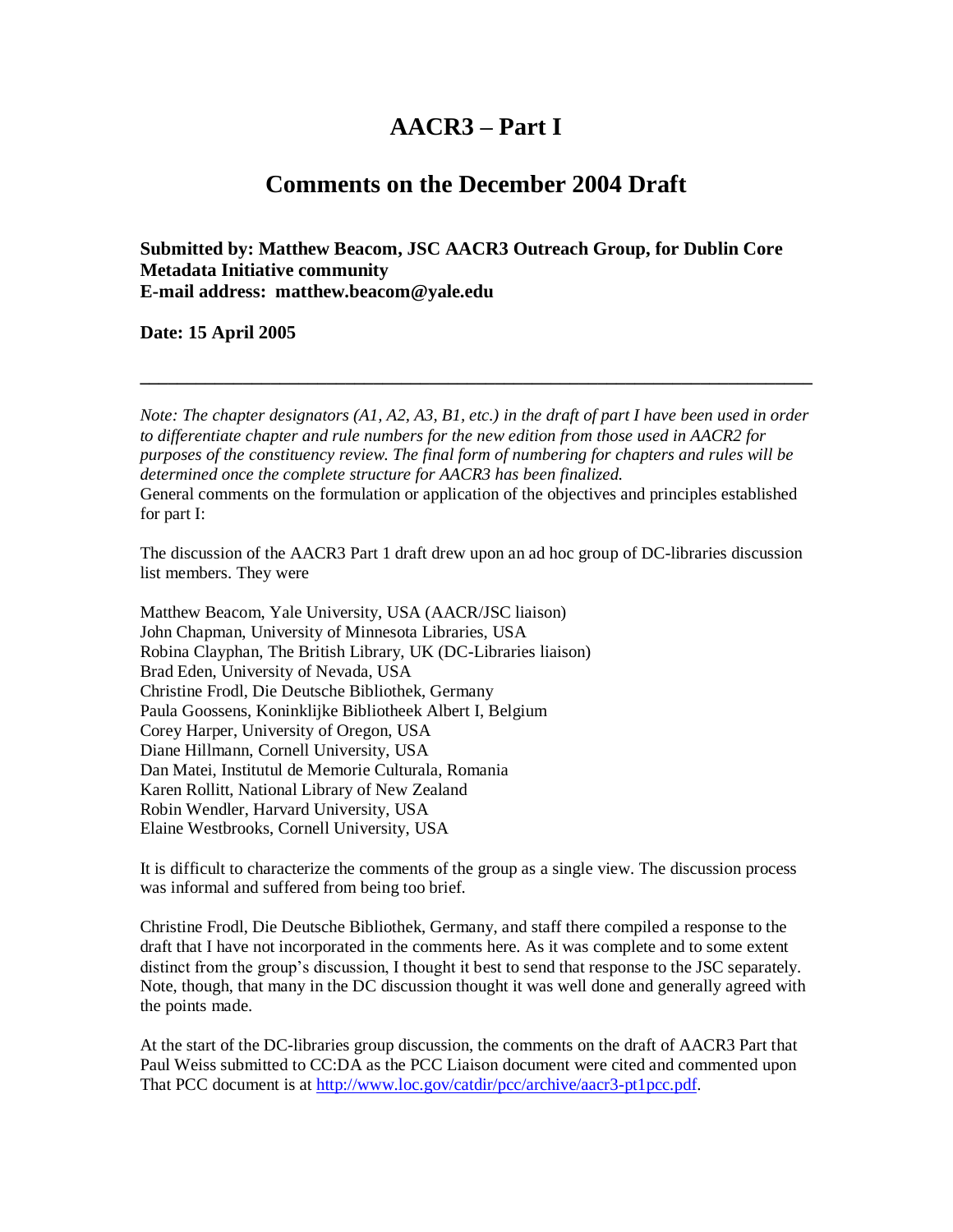A document by the National Library of Medicine (NLM) was also forwarded to the group and became the basis for some comments.

Comments made with reference to the PCC and the NLM documents were, unfortunately, not specific. In general, the members of the DC group agreed with views expressed in the PCC and NLM documents regarding the overly conservative approach being taken in the draft of AACR3 Part 1. They agreed, again generally, that there were critical flaws in the structure, design, and intent of the draft. They suggested a major re-design effort be made, and indicated they would prefer one that took a broader international approach and a more radical set of goals for transforming the cataloging rules into something more universally applicable as a metadata content standard for digital materials.

#### GENERAL

Some commentators appreciated the generalization of the rules and the organization of the draft. Others thought the organization would be better in the form of a data dictionary, and they counselled moving away from the ISBD framework entirely.

Some thought that a data dictionary approach might work only if the metadata were to reside in only one data structure. So, a data dictionary arrangement was not seen generally to be a useful model. Commentators with considerable experience of non-library data providers thought that ISBD doesn't relate well to the ways these providers think about their information. Thus, an assumption of ISBD as an organizing principle may be an impediment. Could not the ISBD be better integrated (not just referenced) with the rules themselves?

Use of ISBD punctuation was seen generally as an impediment to broad use of the rules. A quote, will indicate the general view best. "If we have any hope of having AACR3 accepted as a content standard outside of libraries, we need to explicitly disassociate display from the mix, and that DEFINITELY includes punctuation (don't get me started)." The preferred idea would seem to be to consider the rules a content standard for metadata and not a display standard for metadata. The view generally is that for digital materials and their metadata many possible displays are more desirable than any one standard display.

#### FRBR

"Resource" was seen as problematic. Some thought it was poorly defined extension of the expected FRBR framework of Work, Expression, Manifestation, and Item.

It was noted by many as a weakness of the draft that Part 1 was primarily restricted to describing what in FRBR terms would be manifestations. Many expected an approach to Part 1 that would have acknowledge the interest in and value of describing the "higher" FRBR categories of Work and Expression. Note, though, that others considered the restriction of Part 1 to manifestations as appropriate and practical. One noted that the AACR3 draft of Part 1 took an approach that is compatible with the Dublin Core "one-to-one" rule.

#### TRANSCRIPTION.

Some thought transcription only useful and necessary when working with materials that follow the model of publication of books and other physical objects of mass distribution. For most other things, particularly digital web-based resources, transcription is both difficult and of less obvious